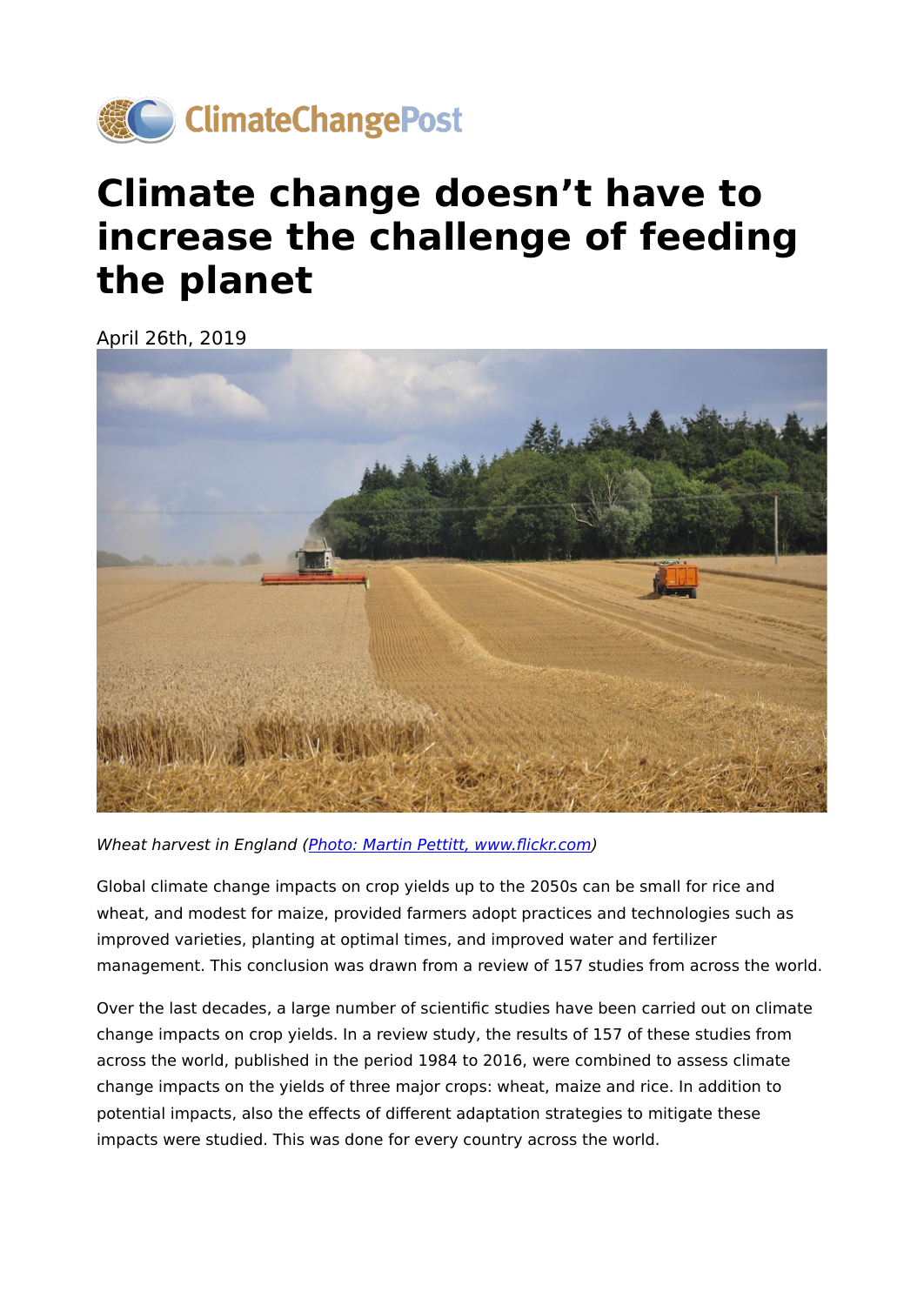### **No adaptation, high yield losses**

Without adaptation, losses in crop yields due to climate change are high and increase with time. Mean global wheat and rice yield losses increase from 6% in the 2020s to 12% - 15% by 2080s, compared with the reference period of 1960-1990. Similarly, for maize, the combination of 157 studies shows an increase from 9% losses in the 2020s to 20% in the 2080s. Low latitudes generally show higher yield losses except for wheat, which shows only a small reduction until the 2050s.

## **Mitigation through adaptation**

Adaptation can significantly mitigate these impacts. After considering farmers' adaptation, climate change yield losses are relatively small, especially for wheat and rice. For wheat, global yield losses are 1% in the 2020s and 4% in the 2080s. For rice and maize global yield losses are 3% (2020s) to 6% (2080s), and 6% (2020s) to 13% (2080s), respectively. With adaptation, climate change impacts are not major issues for the production of wheat, rice and maize for many countries until the 2050s.

Several previous studies have shown that food security under climate change is less vulnerable in temperate, high-income countries than in tropical, low-income countries of Asia, Africa and Latin America. The global assessment of these 157 studies shows that such differences may not necessarily be large or significant across political, economic and climatic regions if the right adaptation measures are implemented. Adaptation can help to reduce inter-regional differences.

Out of the assessed adaptation measures, the most effective are improved application of nutrients and improved irrigation. These measures can largely reduce climate change impacts on maize, rice and wheat yields. Other measures, such as changing planting dates and cultivars, are less effective.

#### **Strongest impacts in Middle East and Africa**

There will still be food production gaps (supply rates lower than projected demand) in the future; for wheat in top-producing countries in Europe and Asia, Sub-Saharan Africa, and North America, and for rice in a few Central Asian countries. For wheat and rice, the additional impact of climate change, after adaptation, is small however. For maize, many countries of Sub-Saharan Africa and South Asia are primary hotspots where the production gap may increase due to climate change. For all crops combined, yields in the Middle East and Africa will be significantly more impacted compared to other regions.

#### **Good news, with a side note**

The good news is that with adaptation, climate change doesn't have to add significantly to the challenge of food production for the majority of countries except for some potential hotspots distributed around the world. Especially in vulnerable, low-latitude countries there is considerable scope for increasing yields. However, massive investment, policy, and institutional support will be needed to facilitate adoption and scaling-out of such practices,